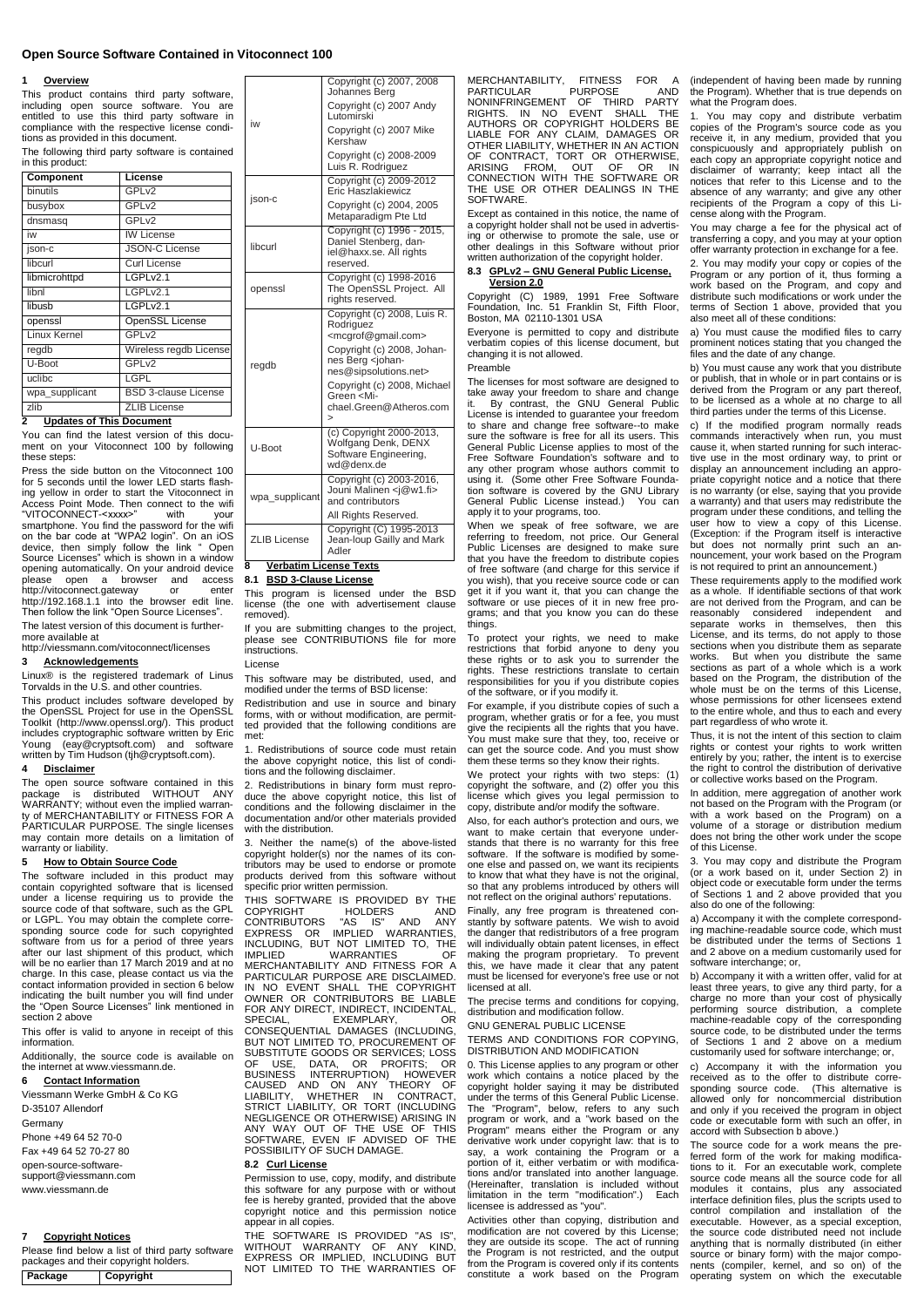runs, unless that component itself accompanies the executable.

If distribution of executable or object code is made by offering access to copy from a designated place, then offering equivalent access to copy the source code from the same place counts as distribution of the source code, even though third parties are not compelled to copy the source along with the object code.

4. You may not copy, modify, sublicense, or distribute the Program except as expressly provided under this License. Any attempt otherwise to copy, modify, sublicense or distribute the Program is void, and will automatically terminate your rights under this License. However, parties who have received copies, or rights, from you under this License will not have their licenses terminated so long as such parties remain in full compliance.

5. You are not required to accept this License, since you have not signed it. However, nothing else grants you permission to modify or distribute the Program or its derivative works. These actions are prohibited by law if you do not accept this License. Therefore, by modifying or distributing the Program (or any work based on the Program), you indicate your acceptance of this License to do so, and all its terms and conditions for copying, distributing or modifying the Program or works based on it.

6. Each time you redistribute the Program (or any work based on the Program), the recipient automatically receives a license from the original licensor to copy, distribute or modify the Program subject to these terms and conditions. You may not impose any further restrictions on the recipients' exercise of the rights granted herein. You are not responsible for enforcing compliance by third parties to this License.

7. If, as a consequence of a court judgment or allegation of patent infringement or for any<br>other reason (not limited to patent issues),<br>conditions are imposed on you (whether by<br>court order, agreement or otherwise) that<br>contradict the conditions of this License, they do not excuse you from the conditions of this<br>License. If you cannot distribute so as to License. If you cannot distribute so as to satisfy simultaneously your obligations under this License and any other pertinent obligations, then as a consequence you may not distribute the Program at all. For example, if a patent license would not permit royalty-free redistribution of the Program by all those who receive copies directly or indirectly through you, then the only way you could satisfy both it and this License would be to refrain entirely from distribution of the Program.

If any portion of this section is held invalid or unenforceable under any particular circum-stance, the balance of the section is intended to apply and the section as a whole is intended to apply in other circumstances.

It is not the purpose of this section to induce you to infringe any patents or other property right claims or to contest validity of any such claims; this section has the sole purpose of protecting the integrity of the free software distribution system, which is implemented by public license practices. Many people have made generous contributions to the wide range of software distributed through that system in<br>reliance on consistent application of that reliance on consistent application system; it is up to the author/donor to decide if he or she is willing to distribute software through any other system and a licensee cannot impose that choice.

This section is intended to make thoroughly clear what is believed to be a consequence of the rest of this License.

8. If the distribution and/or use of the Program is restricted in certain countries either by patents or by copyrighted interfaces, the original copyright holder who places the Program under this License may add an explicit geographical distribution limitation excluding those countries, so that distribution is permitted only in or among countries not thus excluded. In such case, this License incorporates the limitation as if written in the body of this License.

9. The Free Software Foundation may publish revised and/or new versions of the General Public License from time to time. Such new versions will be similar in spirit to the present version, but may differ in detail to address new problems or concerns.

Each version is given a distinguishing version number. If the Program specifies a version number of this License which applies to it and "any later version", you have the option of following the terms and conditions either of that version or of any later version published by the Free Software Foundation. If the Program does not specify a version number of this License, you may choose any version ever published by the Free Software Foundation.

10. If you wish to incorporate parts of the<br>Program into other free programs whose Program into other free programs whose distribution conditions are different, write to the author to ask for permission. For software which is copyrighted by the Free Software Foundation, write to the Free Software Foundation; we sometimes make exceptions for this. Our decision will be guided by the two goals of preserving the free status of all derivatives of our free software and of promoting the sharing and reuse of software generally.

#### NO WARRANTY

11. BECAUSE THE PROGRAM IS LICENSED FREE OF CHARGE, THERE IS NO WARRANTY FOR THE PROGRAM, TO THE EXTENT PERMITTED BY APPLICABLE LAW. EXCEPT WHEN OTHERWISE STATED IN WRITING THE COPYRIGHT HOLDERS AND/OR OTHER PARTIES PROVIDE THE PROGRAM "AS IS" WITHOUT WARRANTY OF ANY KIND, EITHER EXPRESSED OR IMPLIED, INCLUDING, BUT NOT LIMITED TO, THE IMPLIED WARRANTIES OF MERCHANTABILITY AND FITNESS FOR A PARTICULAR PURPOSE. THE ENTIRE RISK AS TO THE QUALITY AND PERFORMANCE OF THE PROGRAM IS WITH YOU. SHOULD THE PROGRAM PROVE DEFECTIVE, YOU ASSUME THE COST OF ALL NECESSARY SERVICING, REPAIR OR CORRECTION.

12. IN NO EVENT UNLESS REQUIRED BY APPLICABLE LAW OR AGREED TO IN<br>WRITING WILL ANY COPYRIGHT HOLDER,<br>OR ANY OTHER PARTY WHO MAY MODIFY<br>AND/OR REDISTRIBUTE THE PROGRAM AS PERMITTED ABOVE, BE LIABLE TO YOU FOR DAMAGES, INCLUDING ANY GENERAL, SPECIAL, INCIDENTAL OR CONSEQUENTIAL DAMAGES ARISING OUT OF THE USE OR INABILITY TO USE THE PROGRAM (INCLUDING BUT NOT LIMITED TO LOSS OF DATA OR DATA BEING RENDERED INACCURATE OR LOSSES SUSTAINED BY YOU OR THIRD PARTIES OR A FAILURE OF THE PROGRAM TO OPERATE WITH ANY OTHER PROGRAMS), EVEN IF SUCH HOLDER OR OTHER PARTY HAS BEEN ADVISED OF THE POSSIBILITY OF SUCH DAMAGES.

END OF TERMS AD CONDITIONS

**8.4 IW License** copy, modify, and/or distribute this software for any purpose with or without fee is hereby granted, provided that the above copyright notice and this permission notice appear in all copies.

THE SOFTWARE IS PROVIDED "AS IS" AND<br>THE AUTHOR DISCLAIMS ALL THE AUTHOR DISCLAIMS ALL WARRANTIES WITH REGARD TO THIS SOFTWARE INCLUDING ALL IMPLIED WARRANTIES OF MERCHANTABILITY AND FITNESS. IN NO EVENT SHALL THE AUTHOR BE LIABLE FOR ANY SPECIAL, DIRECT, INDIRECT, OR CONSEQUENTIAL DAMAGES OR ANY DAMAGES WHATSOEVER RESULTING FROM LOSS OF USE, DATA OR PROFITS, WHETHER IN AN ACTION OF CONTRACT, NEGLIGENCE OR OTHER TORTIOUS ACTION, ARISING OUT OF OR IN CONNECTION WITH THE USE OR PERFORMANCE OF THIS SOFTWARE.

## **8.5 JSON-C License**

Permission is hereby granted, free of charge, to any person obtaining a copy of this software<br>and associated documentation files (the associated documentation files (the "Software"), to deal in the Software without restriction, including without limitation the rights to use, copy, modify, merge, publish, distribute, sublicense, and/or sell copies of the Software, and to permit persons to whom the Software is furnished to do so, subject to the following conditions:

The above copyright notice and this permission notice shall be included in all copies or substantial portions of the Software.

THE SOFTWARE IS PROVIDED "AS IS", WITHOUT WARRANTY OF ANY KIND, EXPRESS OR IMPLIED, INCLUDING BUT NOT LIMITED TO THE WARRANTIES OF MERCHANTABILITY, FITNESS FOR A PARTICULAR PURPOSE AND NONINFRINGEMENT. IN NO EVENT SHALL THE AUTHORS OR COPYRIGHT HOLDERS BE LIABLE FOR ANY CLAIM, DAMAGES OR OTHER LIABILITY, WHETHER IN AN ACTION OF CONTRACT, TORT OR OTHERWISE, ARISING FROM, OUT OF OR IN CONNECTION WITH THE SOFTWARE OR THE USE OR OTHER DEALINGS IN THE SOFTWARE.

# **8.6 LGPLv2.1 – GNU Lesser General Public License, Version 2.1**

Copyright (C) 1991, 1999 Free Software Foundation, Inc. 51 Franklin Street, Fifth Floor, Boston, MA 02110-1301 USA

Everyone is permitted to copy and distribute verbatim copies of this license document, but changing it is not allowed.

[This is the first released version of the Lesser GPL. It also counts as the successor of the GNU Library Public License, version 2, hence the version number 2.1.]

## Preamble

The licenses for most software are designed to take away your freedom to share and change it. By contrast, the GNU General Public Licenses are intended to guarantee your free-dom to share and change free software-to make sure the software is free for all its users. This license, the Lesser General Public License, applies to some specially designated software packages-typically libraries-of the Software packages-typically libraries-of the<br>Free Software Foundation and other authors who decide to use it. You can use it too, but we suggest you first think carefully about whether this license or the ordinary General Public License is the better strategy to use in any particular case, based on the explanations below.

When we speak of free software, we are referring to freedom of use, not price. Our General Public Licenses are designed to make sure that you have the freedom to distribute copies of free software (and charge for this service if you wish); that you receive source code or can get it if you want it; that you can change the software and use pieces of it in new free programs; and that you are informed that you can do these things.

To protect your rights, we need to make restrictions that forbid distributors to deny you these rights or to ask you to surrender these rights. These restrictions translate to certain responsibilities for you if you distribute copies of the library or if you modify it.

For example, if you distribute copies of the library, whether gratis or for a fee, you must give the recipients all the rights that we gave you. You must make sure that they, too, receive or can get the source code. If you link other code with the library, you must provide complete object files to the recipients, so that they can relink them with the library after making changes to the library and recompiling it. And you must show them these terms so they know their rights.

We protect your rights with a two-step method: (1) we copyright the library, and (2) we offer you this license, which gives you legal permission to copy, distribute and/or modify the library.

To protect each distributor, we want to make it very clear that there is no warranty for the free library. Also, if the library is modified by someone else and passed on, the recipients should know that what they have is not the original version, so that the original author's reputation will not be affected by problems that might be introduced by others.

Finally, software patents pose a constant threat to the existence of any free program. We wish to make sure that a company cannot effectively restrict the users of a free program by obtaining a restrictive license from a patent holder. Therefore, we insist that any patent license obtained for a version of the library must be consistent with the full freedom of use specified in this license.

Most GNU software, including some libraries, is covered by the ordinary GNU General Public License. This license, the GNU Lesser General Public License, applies to certain designated libraries, and is quite different from the ordinary General Public License. We use this license for certain libraries in order to permit linking those libraries into non-free programs.

When a program is linked with a library, whether statically or using a shared library, the combination of the two is legally speaking a combined work, a derivative of the original library. The ordinary General Public License therefore permits such linking only if the entire combination fits its criteria of freedom. The Lesser General Public License permits more lax criteria for linking other code with the library.

We call this license the "Lesser" General Public License because it does Less to protect the user's freedom than the ordinary General Public License. It also provides other free software developers Less of an advantage<br>over competing non-free programs. These competing non-free programs. disadvantages are the reason we use the ordinary General Public License for many libraries. However, the Lesser license provides advantages in certain special circumstances.

For example, on rare occasions, there may be a special need to encourage the widest possi-ble use of a certain library, so that it becomes a de-facto standard. To achieve this, non-free programs must be allowed to use the library. A more frequent case is that a free library does the same job as widely used non-free libraries. In this case, there is little to gain by limiting the free library to free software only, so we use the Lesser General Public License.

In other cases, permission to use a particular library in non-free programs enables a greater number of people to use a large body of free software. For example, permission to use the GNU C Library in non-free programs enables many more people to use the whole GNU operating system, as well as its variant, the GNU/Linux operating system.

Although the Lesser General Public License is Less protective of the users' freedom, it does ensure that the user of a program that is linked with the Library has the freedom and the wherewithal to run that program using a modified version of the Library.

The precise terms and conditions for copying, distribution and modification follow. Pay close attention to the difference between a "work based on the library" and a "work that uses the library". The former contains code derived from the library, whereas the latter must be combined with the library in order to run.

GNU LESSER GENERAL PUBLIC LICENSE TERMS AND CONDITIONS FOR COPYING, DISTRIBUTION AND MODIFICATION

0. This License Agreement applies to any software library or other program which con-tains a notice placed by the copyright holder or other authorized party saying it may be distributed under the terms of this Lesser General Public License (also called "this License"). Each licensee is addressed as "you".

A "library" means a collection of software functions and/or data prepared so as to be conveniently linked with application programs (which use some of those functions and data) to form executables.

The "Library", below, refers to any such software library or work which has been distributed under these terms. A "work based on the Library" means either the Library or any derivative work under copyright law: that is to say, a work containing the Library or a portion of it, either verbatim or with modifications and/or translated straightforwardly into another language. (Hereinafter, translation is included without limitation in the term "modification".)

"Source code" for a work means the preferred form of the work for making modifications to it. For a library, complete source code means all the source code for all modules it contains, plus any associated interface definition files, plus the scripts used to control compilation and installation of the library.

Activities other than copying, distribution and modification are not covered by this License; they are outside its scope. The act of running a program using the Library is not restricted, and output from such a program is covered only if its contents constitute a work based on the Library (independent of the use of the Library in a tool for writing it). Whether that is true depends on what the Library does and what the program that uses the Library does.

1. You may copy and distribute verbatim copies of the Library's complete source code as you receive it, in any medium, provided that you conspicuously and appropriately publish on each copy an appropriate copyright notice and disclaimer of warranty; keep intact all the notices that refer to this License and to the absence of any warranty; and distribute a copy of this License along with the Library.

You may charge a fee for the physical act of transferring a copy, and you may at your option offer warranty protection in exchange for a fee.

2. You may modify your copy or copies of the Library or any portion of it, thus forming a work based on the Library, and copy and distribute such modifications or work under the terms of Section 1 above, provided that you also meet all of these conditions:

a) The modified work must itself be a software library.

b) You must cause the files modified to carry prominent notices stating that you changed the files and the date of any change.

c) You must cause the whole of the work to be  $\rho$  censed at no charge to all third parties under the terms of this License.

d) If a facility in the modified Library refers to a function or a table of data to be supplied by an application program that uses the facility, other than as an argument passed when the facility is invoked, then you must make a good faith effort to ensure that, in the event an application does not supply such function or table, the facility still operates, and performs whatever part of its purpose remains meaningful.

(For example, a function in a library to compute square roots has a purpose that is entirely well-defined independent of the application. Therefore, Subsection 2d requires that any application-supplied function or table used by this function must be optional: if the application does not supply it, the square root function must still compute square roots.)

These requirements apply to the modified work as a whole. If identifiable sections of that work are not derived from the Library, and can be reasonably considered independent and separate works in themselves, then this License, and its terms, do not apply to those sections when you distribute them as separate works. But when you distribute the same sections as part of a whole which is a work based on the Library, the distribution of the whole must be on the terms of this License, whose permissions for other licensees extend to the entire whole, and thus to each and every part regardless of who wrote it.

Thus, it is not the intent of this section to claim rights or contest your rights to work written